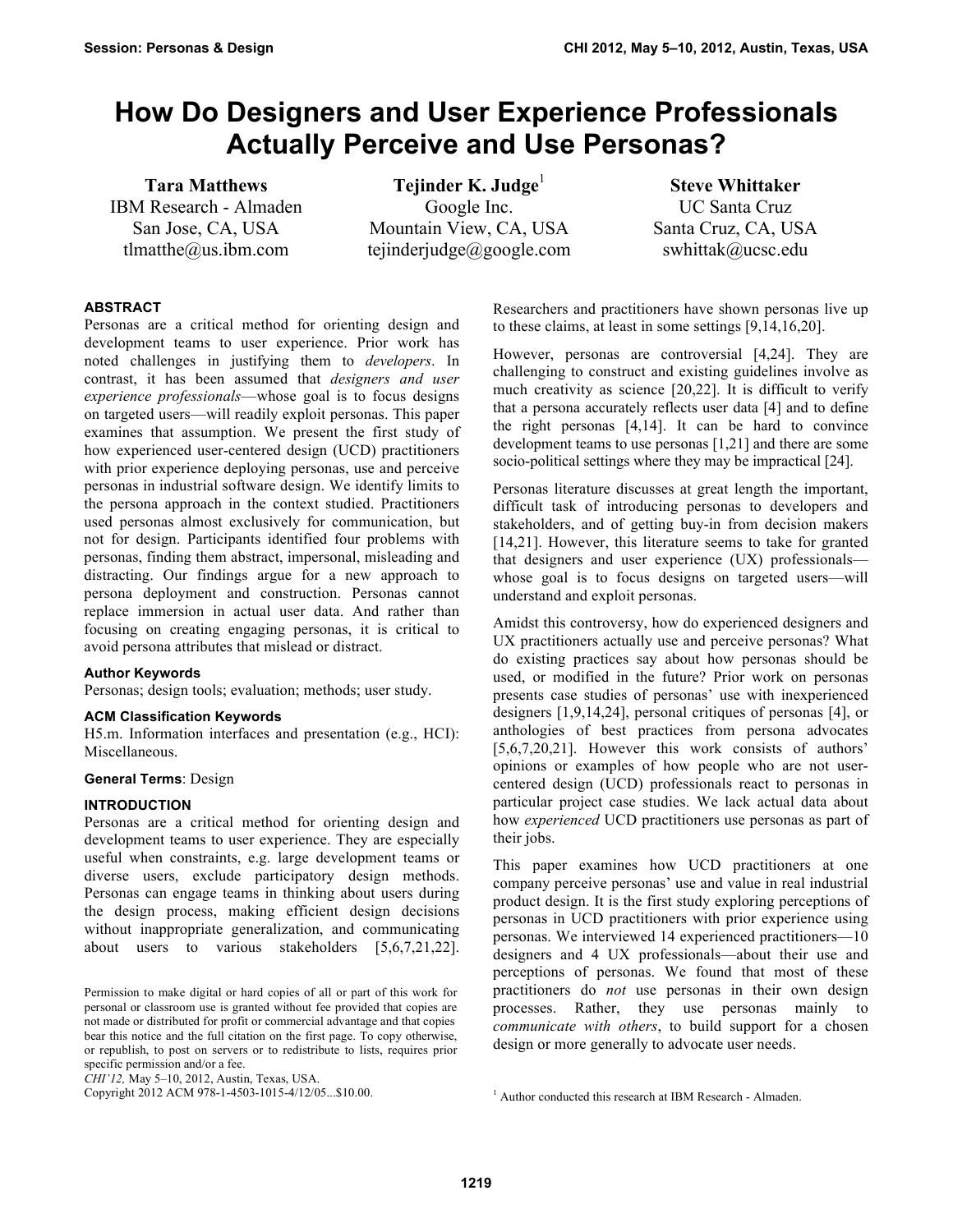We also found multiple reasons why designers do not use personas for their own design work:

- 1. Personas are *abstract* it is hard to understand the abstraction process from user data to persona, so personas come across as lacking critical detail.
- 2. Personas are *impersonal* the personifying details in personas fail to provide a sense of empathy.
- 3. Personifying details *mislead* it is difficult to select personal details that do not create false constraints on the design problem.
- 4. Personifying details *distract* personifying details make it hard to focus on the aspects of a persona that are critical for the design problem.

To avoid these problems, our practitioners wanted firsthand experience with users, or personal access to user study data. They viewed this as necessary to derive the rich understanding of users required for design.

Practitioner's training affected perception and use of personas. Those with formal design training had the most negative and skeptical opinions about personas, whereas those with specialized training in personas had more positive opinions and experiences using personas. This latter group found benefits in using personas both for their design processes and communication with others, indicating there is value in the method when used in certain ways. For the skeptics, personas seemed to clash with the practice of design itself. For example, for these designers, certain usersupplied constraints are critical, but the creative process should not be unnecessarily constrained by a persona's personifying details, which were perceived as arbitrary.

Our results can refine the deployment of personas in industrial design. Other work has abstractly argued that personas are not a panacea for UCD [20,21]. However our work identifies specific, concrete limits to the persona approach, as experienced by our participants. We cannot presume that *experienced UCD practitioners* have the expertise or motivation to use personas, even in groups that actively develop and disseminate them. UCD practitioners need a significant level of persona know-how, and it is important that personas do not completely *replace* immersion in actual user data. Researchers have rightly noted the difficulty in making personas as engaging as real people [20]. However the bigger problem we discovered is making personas that do not mislead or distract, arguing for a different emphasis in persona creation. Taken together, this argues that personas may be most effective for UCD practitioners for communication rather than for design activities.

# **RELATED WORK**

The concept of a *persona*, introduced by Cooper [5], significantly expanded upon by Pruitt and Adlin [21], and further developed by Neilson [20], is a hypothetical archetype of an actual user, describing that person's goals,

aptitudes, and interests. Personas are intended to be used during the design and development of technology to avoid the problem of designers, developers, or stakeholders invoking the "elastic user" who can be bent and stretched to suit the needs of the invoker. Cooper estimates that each design problem will require between 3 to 12 personas.

Persona advocates commonly claim that personas are useful "for *design*" or can help designers "to design" [6,14,20,21]. Examples of design activities include helping designers to internalize a mental model of users as they design, featuring personas in storyboards and scenarios, guiding the designer's process of sketching and prototyping, and enabling iterative evaluation of prototypes, e.g., through cognitive walkthroughs from the persona's perspective. Another common category of persona use is *communication*, both within and outside a design team [5,6,21,22]. Examples of communication activities include aligning large development teams toward specific user issues, making decisions about requirements, and advocating for particular designs approaches.

Cooper originally intended that personas be used by people without UCD training. Despite Cooper's original intention, many other authors have lauded the benefits to designers and UX practitioners of using personas [7,14,21]. It is very common that design and UX practitioners use personas—at the company studied and in many other companies.

Pruitt and Grudin are open about the challenges of implementing personas in a large industrial software development environment [22]. First, the persona characters are not always seen as credible, i.e., as being based on real data. Second, it is difficult to communicate the persona so that all members of a team understand the character. Third, practitioners do not always understand how to use personas. Fourth, high-level support is needed for a team to have the time and resources to implement personas successfully.

To solve the credibility problem, Pruitt and Grudin propose using rigorous user studies to create personas and linking them to "foundational documents," which include the user study data backing up the persona. Faily and Flechais enhance the concept of foundational documents in a tool that connects personas directly to coded user data [11]. To address the communication problem, they describe ongoing persona "campaigns," where information about the characters is regularly sent to the team. Regarding the usage challenge, they advocate that persona creators provide tools and instructions for how to use personas.

Despite some treatment of challenges, an issue with this literature is that it generally takes a position of advocacy and lacks objectivity. To explore the effectiveness of the persona approach, a few research studies have been conducted. Several studies have examined the use of personas by small project teams in short, focused field studies [16,23], or sessions facilitated by the researchers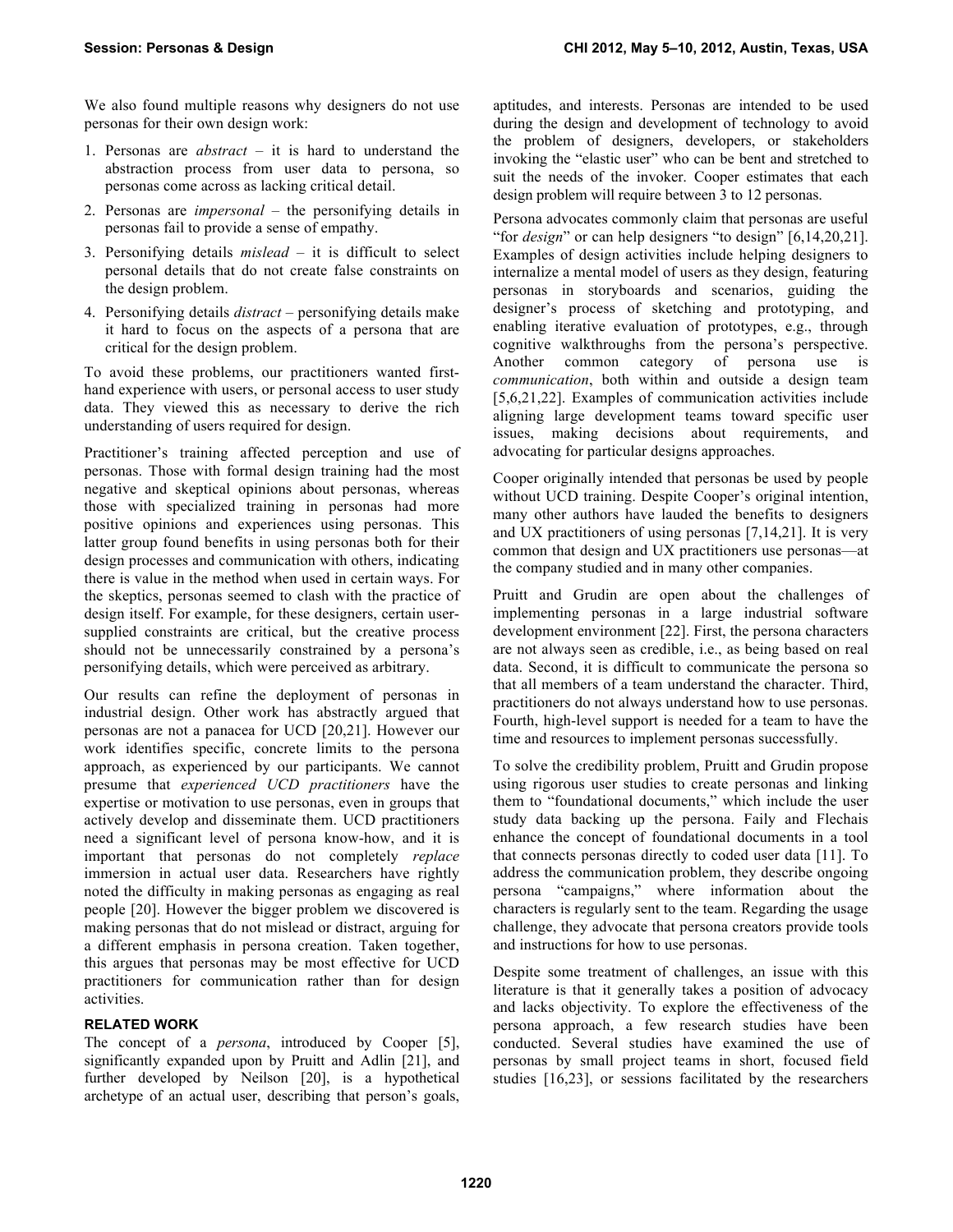| Part.          | Role<br>(*Lead) | Product<br><b>Division</b> | Years <sup>1</sup> | Training <sup>2</sup>   | <b>Opinion/Use</b><br>of Personas<br>(*Creator) |
|----------------|-----------------|----------------------------|--------------------|-------------------------|-------------------------------------------------|
| D <sub>1</sub> | <b>UX</b>       | A                          | 14                 | CooperU, HCI            | Champion*                                       |
| B1             | Design*         | A                          | 10                 | CooperU,<br>Engineering | Champion*                                       |
| M <sub>2</sub> | Design*         | B                          | 22                 | Other                   | Champion*                                       |
| V1             | <b>UX</b>       | B                          | 12                 | Computer Sci.           | Moderate*                                       |
| J1             | Design*         | В                          | 6                  | Engineering             | Moderate                                        |
| E1             | Design*         | B                          | 13                 | Computer Sci.           | Moderate                                        |
| E2             | Design          | B                          | 2                  | Design                  | Moderate                                        |
| N1             | Design          | B                          | 8                  | Design                  | Moderate                                        |
| A2             | Design          | $\mathcal{C}$              | 3                  | HCI                     | Moderate                                        |
| M <sub>3</sub> | <b>UX</b>       | B                          | 5                  | <b>HCI</b>              | Pessimist                                       |
| L1             | $UX^*$          | $\mathcal{C}$              | 20                 | <b>HCI</b>              | Pessimist                                       |
| M1             | Design          | B                          | 13                 | Design                  | Pessimist                                       |
| E3             | Design          | $\mathbb{R}$               | 11                 | HCI                     | Pessimist                                       |
| A <sub>1</sub> | Design          | $\mathbb{R}$               | 5                  | Design                  | Pessimist                                       |

**Table 1. Participant demographics and categorization of their use and opinion of personas. Shading highlights similarities.**

<sup>1</sup> Total years experience in a design/UX position. <sup>2</sup> Training is reported categorically to protect anonymity.

[3,9,20]. These studies demonstrate that personas possess many of the advantages outlined above.

However, other studies also suggest limits to personas. Rönkkö examined the use and perception of personas by three 17-member student design teams who used personas during a 20-week project [23]. They were instructed to use personas during their design processes and to communicate with a development team. Design teams in the study also had ready access to users throughout the design process. Rönkkö found students were hesitant to replace the users with personas for design work. This suggested that students found personas primarily useful for communicating enduser characteristics and design decisions to developers.

However, most prior empirical research has studied nondesigners and non-UX practitioners, or student designers. Even when studies have recruited UX and design professionals, most participants were unfamiliar with personas prior to the study [1]. Our study is the first to focus on the use and perception of personas by experienced *user-experience and design practitioners* representing multiple teams. Our practitioners all had some experience (many with extensive experience) using personas in their careers.

Finally, there is disagreement between authors on how to create and present personas to practitioners. Cooper [5] advocates creating personas based on limited information about users, aiming to fit the goals of the design team. In contrast, Pruitt, Grudin, and Adlin [21,22] emphasize using rigorous user studies to create personas and foundational documents of user study data. They also advocate including key decision makers in the creation process to reinforce their buy-in. Others build on this approach, to present techniques for developing personas from user data [19,25]. However, the main focus has been the problem of making personas acceptable to stakeholders, developers, and others *outside the UCD team*. Exceptions are Neilson [20], who emphasizes story-telling characteristics and personifying details to make personas engaging to designers; and Chang et al. [3], who report on a small survey about the varying practices of practitioners during the persona creation process. However, this prior work does not evaluate which of these differing approaches are most useful to UCD practitioners in a software product design setting, a question explored in this study.

# **METHOD**

#### **Organizational Context**

All participants were from a global enterprise offering technology products and services to businesses. They were all based in North America. The company has a large, influential UCD community. Personas were in widespread use by practitioners across multiple product divisions and were supported by management in those divisions. Participants were distributed across three product divisions and Research, all with varying adoption of personas. All of the divisions created software aimed at different business user populations. Each product division was comprised of multiple groups who focused on different products with variations in their persona use. We describe this below.

### **Participants and their Job Roles**

We recruited 12 participants from the three product divisions, plus 2 designers from Research. We recruited an initial sample of 9 via direct email solicitation based on our network of contacts. We then used snowball sampling to recruit the remaining 5 participants.

Detailed information about our participants is shown in Table 1. The 10 designers focused on either visual or interaction design. Their work first involved communicating with development teams, managers, UX professionals, and/or users to understand the design problem and users. This process involved creating design briefs, storyboards, scenarios and/or sketches to clarify requirements. Next came design activities: they made decisions about how to translate user requirements into designs and then created low and/or high fidelity prototypes, iterating to more refined designs over time. Feedback from managers and developers outside the design team was iteratively incorporated throughout their design process. The details of this process varied for each individual and design problem.

The 4 UX professionals' roles spanned user research and design. They conducted user research; translated their understanding of users into design and communication tools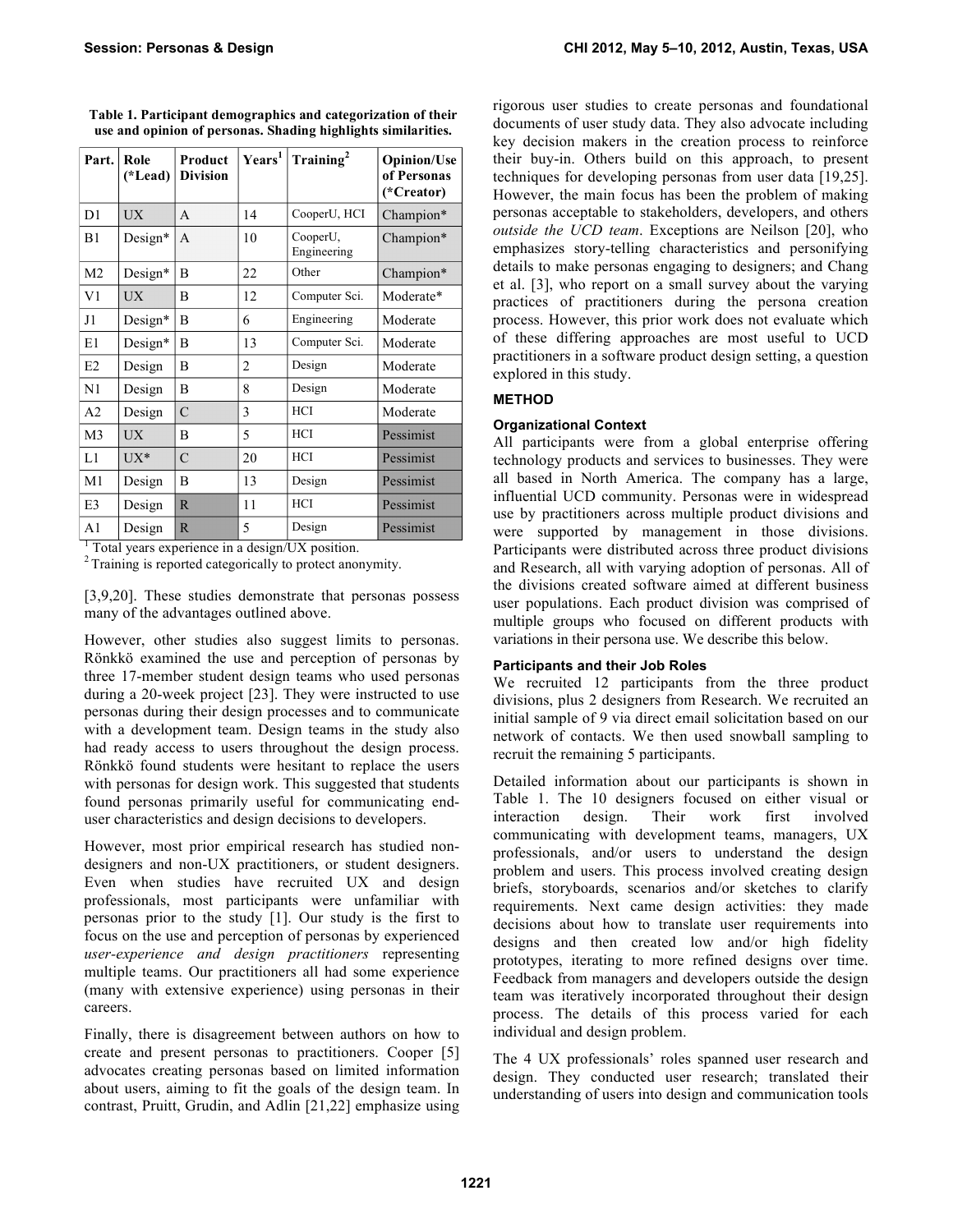e.g. personas, scenarios, storyboards, and user roles; and/or participated in design activities as outlined above. They had a range of involvement in design activities, ranging from little to very active contribution. Where we discuss persona use during design, we include all participants, though UX professionals spent less time doing this than designers.

#### **Interview Procedure and Analysis**

Interviews were conducted within a 90-minute session as part of a broader study to evaluate two types of personas. Two sessions were conducted in person and the rest by phone. Time in each session was allocated as follows: (a) interview—a 20-min interview about the participant's experience, role, design process, and use and opinion of personas; (b) study task—a 40-min task using two personas to complete cognitive walkthroughs of a company product; and (b) debrief—a 20-min discussion about their experience using the personas for the task. The interview provided data exclusively for this paper, but the study task and debrief also provided significant additional data, since participants continued to offer their general opinions about and use of personas throughout the session. We do not discuss the details of the study task further because it is not relevant to our results. For more details about the task, see [15].

During the interview, participants were asked to read one of product division B's personas and a second persona created for the study task. They occasionally referred to these personas when illustrating points made in their discussion. However, our goal was to understand how participants use and perceive personas in their work, so we were clear to differentiate—with the participant—whether their comments were about the two study personas or personas in general. The results in this paper exclude comments specifically about the study personas, except when those personas were evoked as an example in a more general comment. All persona names used in quotes below were changed to protect anonymity (including "Gerard" which is a pseudonym for the study persona name).

Two researchers attended each session, one leading and the other taking detailed notes. Study sessions were audio recorded. Loose transcripts and notes from the sessions were initially analyzed using open coding. We next examined our initial codes and data to identify and formalize recurring themes, which represented meaningful aspects of the empirical material that occurred repeatedly. For example, one theme was that only a few, distinctly different perceptions of personas were expressed repeatedly and we discovered that we could categorize participants by these repeated viewpoints. We performed a second coding pass through the data focused on the formalized themes. Two analysts who had conducted the interviews together went through the themes with examples. Where there was disagreement they discussed the themes and examples until agreement was reached. Our presentation of results focuses on these themes, including quotes that support each theme and illustrate important nuances.

# **RESULTS**

In what follows, we present the ways personas were perceived and used by participants. We also describe the reasons participants gave for not using personas in their own design processes.

#### **Perception and Use of Personas Across Product Divisions, Roles, and Training**

We categorized our participants into three groups based on the way they described their use and opinions of personas (see Table 1, right column):

- 1. *Persona Champion* made fully productive use of personas as described in prior literature [5,6,21,22] and had an enthusiastically positive opinion of personas (3 participants).
- 2. *Persona Moderate* focused on user role information in personas for design. They had a moderately positive or neutral opinion of personas (6 participants).
- 3. *Persona Pessimist* did not use personas to design and had an indifferent or negative opinion of them  $(5)$ participants).

Participants who have created personas are marked with an asterisk in column 4 of Table 1, and include all the Champions and two Moderates.

Persona adoption varied across the three product divisions represented in the study. Practitioners from product division A had sent a number of designers, UX professionals, managers, and developers to 'CooperU' which provides a focused personas training program. This group had subsequently adopted the personas methodology and were deriving great benefit from doing so. Unsurprisingly, the two participants from product division A were Persona Champions. This group had an extensive cast of personas and shared foundational user study data upon request. Product division B, had 11 personas that were backed by management support and were publicized through internal advertising "campaigns" [21], but most participants in this group described their own work as focusing on user roles in personas and ignoring the personalizing details. Foundational data for their personas was not widely available. This group included the largest faction of Moderates (5 out of 7), as well as one Champion and 2 (of 5) Persona Pessimists. Product division C had personas that were little more than user roles with names and photographs (i.e., they included no other personifying details). One participant from product division C was a Moderate who did not currently use personas but had in the past; the other was a Persona Pessimist.

Considering *job role*, designers and UX professionals seemed equally likely to fit into the three opinion and use categories. However, considering formal training painted a different picture. Designers with formal training in a visual or interaction design program (Graphic Design, Information Design, Visual Communication, or HCI) made up all of the Persona Pessimists. All but one of the rest were Moderates.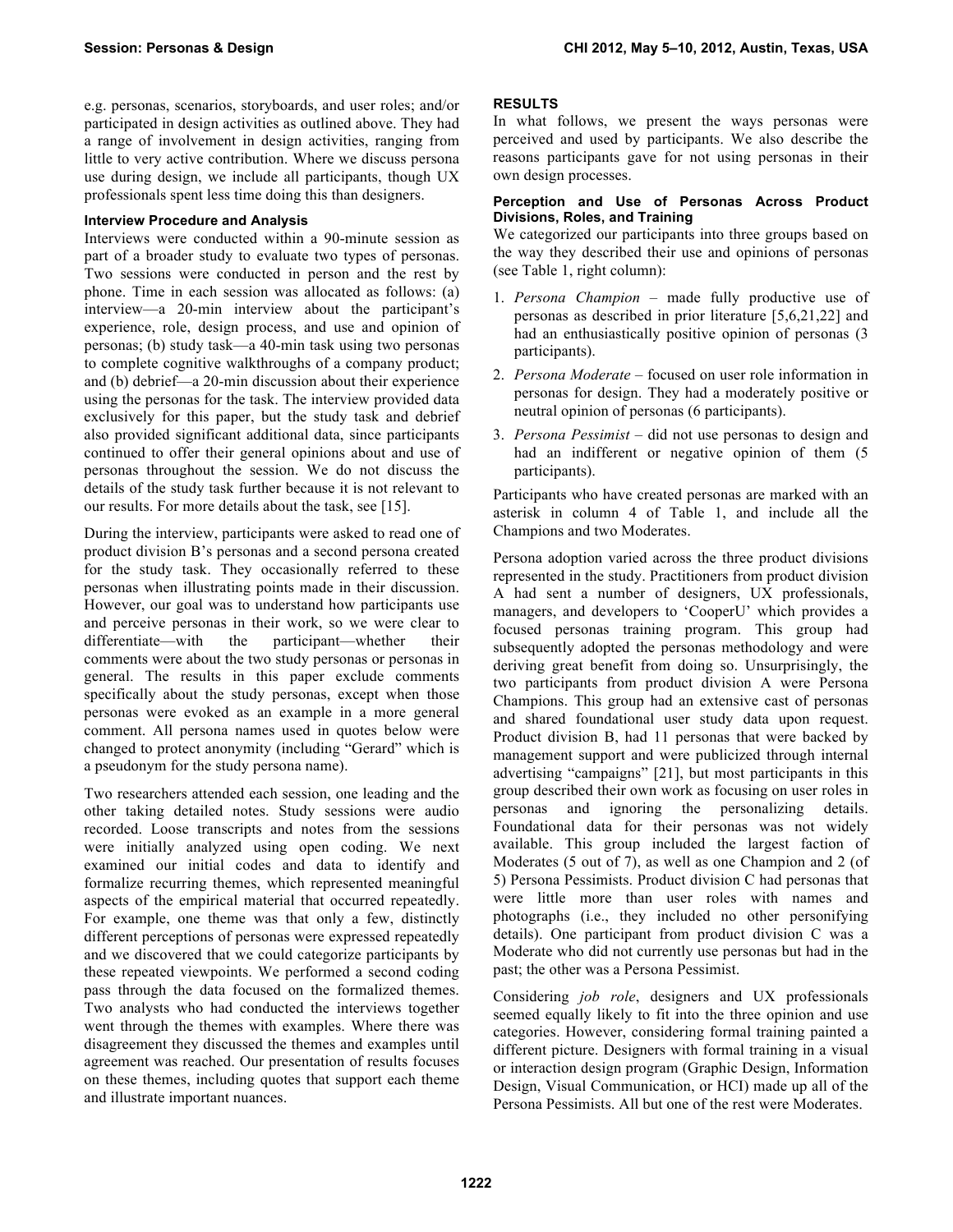In what follows, we describe in more detail how personas were used by participants, presenting three fundamental problems with personas.

**Personas were Not Used by (Most) Designers to Design**

Our first finding is that many of our participants did not use personas significantly in their own design work. We defined *design* as work that occurs when the designer or UX professional directly uses the persona *themselves*. In contrast, *communication* is when the persona is used to communicate *with others* who may then enact the design process or take other action.

Persona Pessimists (five participants) did not exploit personas for their own design work, as described by designer B1:

*To be honest with you, I rarely use personas myself… I find them useful for requirements gathering and I actually find them useful for the client. But I don't design with them or design off of them. The reason is that it's a great tool to get people to start thinking about the thing they are building in terms of users but in my experience, personas tend to be overly optimistic. They describe the best-case scenario for the perfect user who is incredibly enthusiastic about the system… Personas are not helpful because the users don't match up to the personas.*

*It [a persona] is basically useful for non-designers trying to comprehend the design process. Or maybe if they are designers and they are trying to simplify the process for nondesigners. Personas are helpful if you have never designed to start thinking about users. But it is different if you are talking to a professional designer who does this for a living.*

In contrast, Persona Champions (only 3 participants) were enthusiastic persona users and importantly, persona creators. All 3 of the champions were in charge of creating personas, so they were heavily invested in the personas and the process of using them. One designer and Persona Champion, B1, described how personas fit into his design and communication processes. Notice in the quote below how he says he will "bend and stretch" the persona, something he feels comfortable doing since he is intimately familiar with the user data that ground the persona, a theme mentioned by two Persona Champions:

*What I like about the personas that we've written in [division A] is that they are very grounded in people. And that is intentional. A lot of our personas, you know the first paragraph is actually just like an introduction to who the personality is, so… all those people we were talking to, they start to come through and come alive…*

*This [gestures to persona] may start me, but then I start blending... I'm also very creative and I will bend and stretch things as I go along as well. I come out with solutions that Gerard never even thought of that might be based on him and based upon his pain points or his goals or his use cases, but they're my creativity blended in with that, from the conversations.*

Persona Moderates (7 participants) focused on very specific user role information in personas for design:

*I sometimes use personas but I can't say that I use them deeply. In the course of developing design, I am trying to define audiences… When I go to the end user audience, it is a matter of using the level of technical savvy of the persona to get an understanding of what I need to do in order to provide the feature… Is this feature going to be used by someone technically savvy or with less savvy so we can optimize the feature for each case. –J1, Designer*

Defining the ways in which practitioners 'use personas' for design is a complex issue. Persona Pessimists clearly did not use personas in their design work, whereas the Champions did. However, Moderates' use was more ambiguous. Our data show they did not make full use of personas in their design work, since they ignored the personifying content that really defines a persona and *instead focused just on the role information*. Thus, we consider Moderates as not fully using personas, since they do not exploit the key aspects of the persona.

Our results indicate that the majority of our participants did not use personas significantly for design. What information about users did the majority of practitioners use instead?

# **What User Information did Designers use to Design?**

To support their design activities, most participants turned to a combination of actual users and/or user study data, and user role information (usually embedded within a persona). First-hand experience with actual users and user study data was viewed as the primary way to derive the rich, personal understanding of users required for design. A persona might be used if time or resources did not permit them to gather such first-hand experience, but was viewed by many as suboptimal. These points are supported by many of the quotes throughout the results section.

User role information includes job responsibilities, skills, educational background, and tools used. This information represented the critical design constraints. Designers found it useful to have it summarized to remember and focus upon during design. Moderates were an interesting group who used the role-specific information in personas to design, but not the personifying details aside from name and photo. They found this role-based information invaluable during design. Furthermore, they all found value in the name and photo of their personas. Unlike Pessimists, Moderates did not have negative opinions of the additional information in the personas. Persona Moderate and designer, A2, describes focusing on user roles instead of personas:

*When they were first developed… I think they were much more personas. People would say oh 'Paul' or 'Jim' or whomever. Now I think they're much more roles, oh 'the test manager' or 'the tester'... I don't necessarily feel like anything was lost because... in a fast-paced environment... we care much more about the role and what they're doing, which sounds terrible, like 'we don't really care about you, Paul, we just care about what you're doing at work.' But so it's very much more role based, but I wouldn't say anything has necessarily been lost... I think the stuff that was lost was the extras, like 'Paul likes to*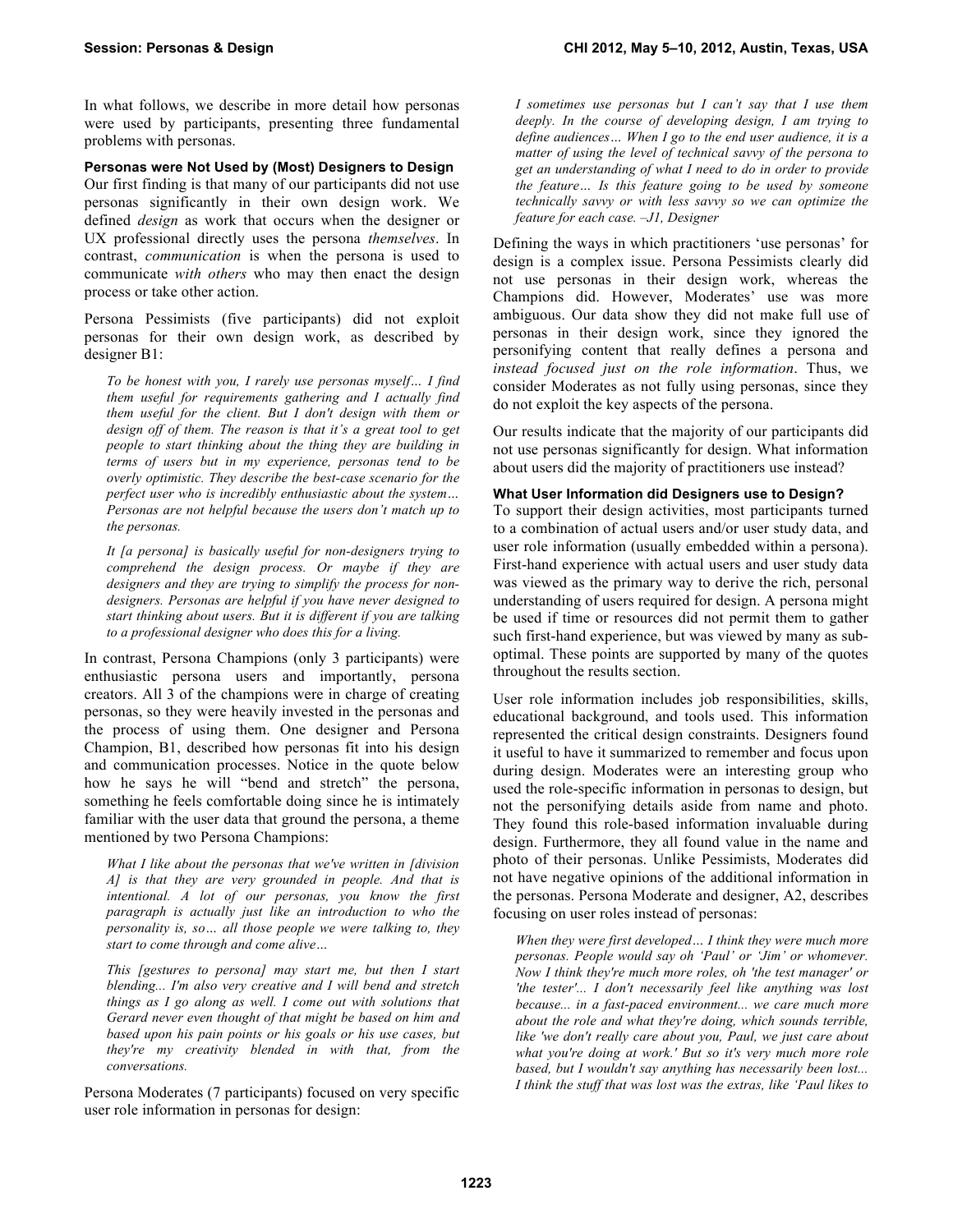*go on bicycle rides,' not the 'Paul uses Microsoft Word to import his existing test plan.'*

We have seen that the majority of our participants did not use personas significantly for design. How then were personas used by the majority of practitioners?

#### **Personas were Used for Communication**

Most participants thought personas were primarily useful for communicating with non-designers and non-UX practitioners about users and UCD. This view is consistent with prior literature [5,6,21,22]. Personas helped practitioners communicate about users and their designs in multiple ways. In some cases personas were used to create common ground between a designer and stakeholders regarding the design problem:

*You never work with just the persona by itself. You have managers telling you what they want in the product. You have developers telling you how they want their architecture to work. So there's always these other factors coming in. The persona's there as my rally point if I do get way out in the weeds, I can pull everyone back on 'Hey, Gerard here! What's he need?' –B1, Designer, Persona Champion*

*I find them useful for requirements gathering, and I actually find them useful for the client, whoever that is, to do them for me. –A1, Designer, Persona Pessimist*

Personas were also used to advocate for user needs with the development team:

*When we were presenting to… our development team… we would use the personas to put the design in context. And if there was potentially a debate about a particular feature… it's helpful to have the persona as a way to reference what the users would actually be like… If a development team member who's implementing something, they may say something like, 'The design you've proposed looks good, but it's not feasible for these reasons. Can we just do XYZ instead?' We can say, 'Well, that might not be so good because, from a user perspective, this person has the following expertise...' - E1, Designer, Persona Moderate*

Personas also enabled practitioners to advocate their designs and prevent stakeholders from making design decisions for themselves:

*[Personas] made it easier for designers to get their designs and ideas accepted. So when we started out, the Distinguished Engineer would say, literally... 'I don't like it.' And you know, I'd answer, 'Well, it's not about you, it's about Jennifer, and Bob, and Rose. And you know Rose is this 63 year old secretary who just wants to learn how to use [the tool]... And obviously Rose is not you.' You know, that sort of thing. And so some of our designs made it easier to advocate for [the personas]. –M2, Designer, Persona Champion*

As noted above, our three Persona Champions named a much wider range of ways the method had added value to their design processes and interactions with the development team. The benefits they identified were consistent with those advocated in prior literature, such as supporting interaction design activities, determining what a

product should do and how it should behave, and measuring the design's effectiveness [5,6,21,22].

These three participants were a minority, however. Although personas are not intended to be the only tools designers use, it is surprising that so many did not use them for their own design work. In the next section, we explore the reasons why.

## **Reasons Personas were not used for Design**

The reasons many designers in our study did not use personas for design were multi-faceted, including that personas are abstract and impersonal, and that personifying information misleads and distracts. We explain these points in the following subsections.

# *Personas are abstract*

Participants found it difficult to understand the abstraction process from user data to persona, so personas came across as lacking critical detail required for design. Both of the following quotes from Persona Pessimists illustrate that designers considered access to user research data critical and that abstracting user data into a persona was not valuable:

*You can't design to somebody else's understanding of the problem. You need to be part of the user research to design something. That is where the best designs come from. –E3, Designer*

*What I don't like is how distilling something into a persona, so for example if I'm making an e-commerce app and I can take all 40-something women shoppers in the Mid-West and turn that into 'Katie' my persona, I feel like the generalization that is being made at that point, makes me feel slightly uncomfortable, rather than just having the body of research to start with. – M1, Designer*

These sentiments imply that no amount of adding to the persona would satisfy these practitioners' needs for firsthand experience with users. But designers were not the only ones who wanted first-hand knowledge of users. User study data helped make the personas believable to developers and others outside the design team:

*A lot of the times with the development community, I show them the data and then I introduce them to the persona. So I will walk them through and show them all my variable data... Because if you just hand them something like this (holds up persona), they're never going to believe you. There's not enough data here, these are very engineer-driven guys and girls... They relate better to something like this (points to persona), if they can see that there's data behind it. –D1, UX*

#### *Personas are impersonal*

Practitioners similarly wanted access to users to feel they truly understood the people they were designing for. This implies that the personifying details in personas do not go far enough to provide a sense of empathy.

*I think there are a lot of subtlety or details, things that cannot be conveyed from the description... I don't think you can really think or act like [the persona]... To be frank I always*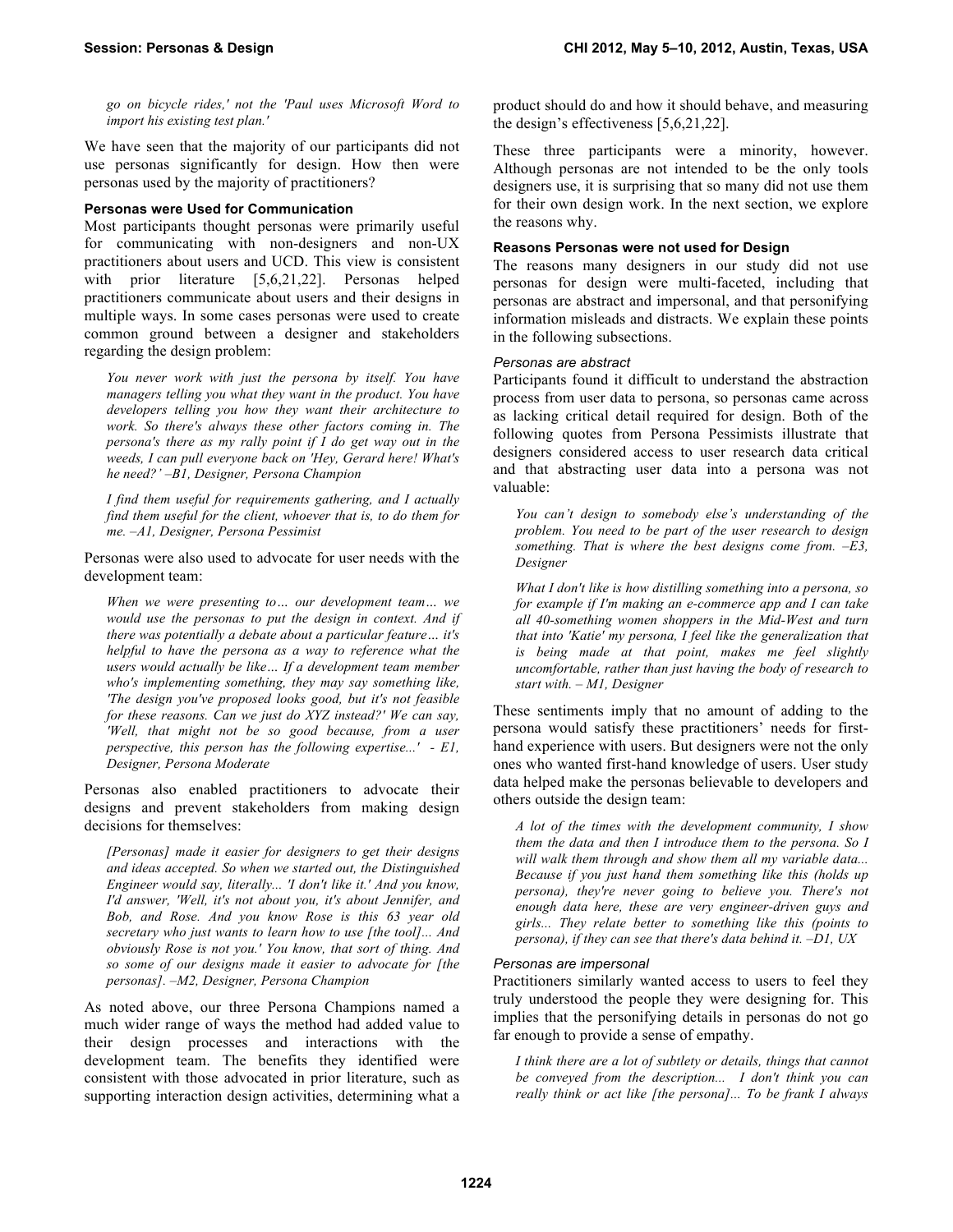*have doubts about the persona and how they are going to be used… I feel like it's more of a communication tool. – M3, UX*

When time did not permit designers to talk with real users, they reported that they might use a persona, but also expressed a desire to simultaneously design from their own experiences. During the design exercise in our study, designers were asked to use the persona. After discussing how the persona might use the tool in the design exercise, we explicitly asked them where they were drawing their assumptions from concerning the persona's behavior. Designers drew from a mixture of the persona and their own experiences:

*I use [the persona] pretty technically in the design, you know all of her information is in the mockups, but I'm trying to think if I use it when I'm designing an interaction or anything like that, specifically. And I think I do to some extent. Like I don't always put my Jennifer hat on and think in her shoes, but as designers, people who work in this, we think (pause) we are the users of our products a lot of the times, so that's an easier one to put on. –N1, Designer*

This propensity to use personal experiences to supplement the persona implies an unfulfilled need to understand the person behind the persona. Prior work emphasizes making personas engaging through story-like narratives and personifying details [13,20], which would seem to help with this problem. However, our findings in the next two sections, which discuss issues with the personifying details in personas, raise concerns with this emphasis.

#### *Personifying details mislead*

We have argued that personas did not contain enough information for designers to fully understand users. On the other hand, personas included other information that designers felt was irrelevant for the design problem. Prior literature expresses the importance of personifying details in building empathy [6], or an internalized model of users [13] that enables practitioners to predict user behavior and sentiment. However, designers felt the personal details included in personas (such as their home life, interests, personal habits, etc.) created *false constraints* on the design problem. This concern was commonly held by Persona Pessimists.

*That [personal] data is not useful at all... The reason why is that, if this were a real human being, yeah, I might care. But given that it's a persona, what it actually does is that it creates the illusion that this is a real person. So it makes me feel more confident I'm actually designing for a person, but I'm not. So it actually is just deceptive... My main critique of personas is that they are not a real person and any sort of dressing that makes it seem like a real person is not helpful. –A1, Designer*

*I don't do a lot of persona-based work. I actually don't love personas, because I feel like they create a sort of false sense, a lot of times, of people being able to create… I think performing interviews when you have time to do that is really good, but formalizing them as a persona seems (pauses) it's almost like a crutch, in many cases... I think it's actually become a way that people don't think about our customers in* 

*real terms anymore. We now think about Gerard's face, but I don't think that actually helps you understand what people are doing anymore. –M1, Designer*

The designers in our study were oriented toward design problems and used UCD approaches. They viewed the personal details about *actual users* as a critical part of the design problem. As the quotes above illustrate, they did not believe personal details in *personas* could play the same role.

The three Persona Champions were notable exceptions to this desire for personal details. They considered personifying details of the utmost importance and they made good use of them in their work. For example, A1 thought our sample persona needed more personal details:

*The one thing missing from Gerard is his life story. I want to care about him. I need a cause. I need to want to champion him in the design process. If I can help him do his job better, maybe he can shave some time off his gym time or maybe he won't get paged during his kid's soccer game.*

As another example, M2 told a story about how a "secret" personal detail—that two of the group's personas were having an affair—became the basis for designing a privacy feature:

*[My colleague] comes in one day and says, 'Bob and Jennifer are having an affair but Bob does not want anybody to know about it.' He created this elaborate story. It makes it fun to design the feature.*

#### *Personifying details distract*

It was critical to designers to know what user information they should actually use in design. However many participants felt that certain personifying details distracted from key role-based elements:

*I'm torn as to how useful [personal information] is from a product design standpoint... I think the bottom line is, it's cool and I love it, I just think sometimes in describing somebody's life, I think it's easy for the reader to miss the point: 'oh ok, Gerard is checking his Blackberry in his car on the way in'... You know the stuff that affects his work. That's my feeling. That's why in my job I've kind of moved away from that level of detail in the personas… I don't necessarily care that he goes to the gym. –A2, Designer*

It is possible that the company's target users—workplace and business-focused—resulted in different persona needs, with lesser emphasis on personifying details and more on user roles. Another participant pointed to the types of information that are critical but can get lost in a persona:

*The persona brings more aspects that are particular to an individual... with unique qualities... They make a role more real and more easily communicable to the stakeholders... Often what I find in the development of a persona is that those peripheral aspects become more prominent… and you find aspects that are not really that relevant to those critical dimensions... skills, responsibilities/goals, familiarity with software and tools. Those things that are easier to come up with—those more unique aspects—become more prominent*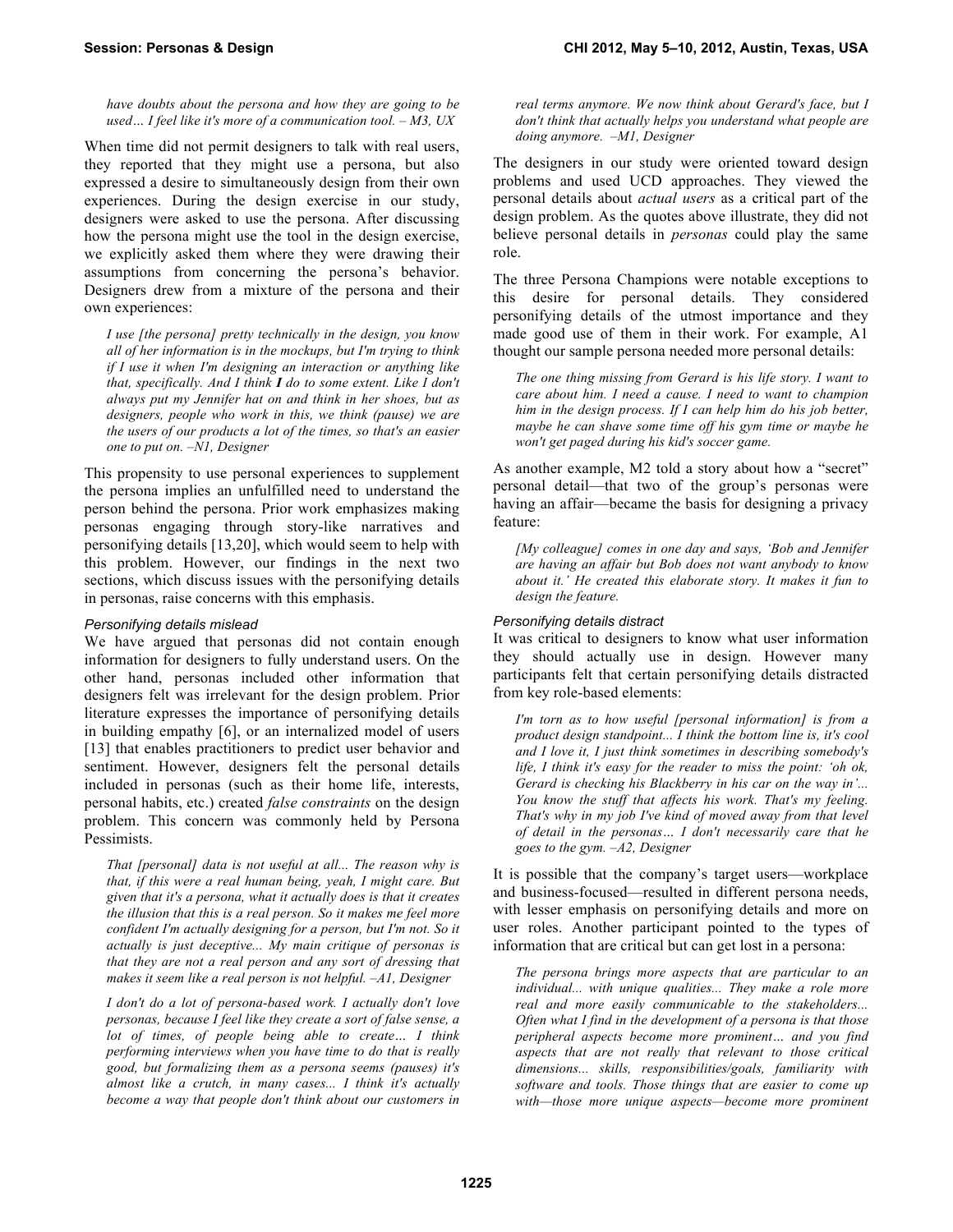*because they are easier to communicate, yet at the cost of substance and losing the essence of what is important… So we end up with these [personas]... with these nice looking pictures and fancy job titles and extremely exciting lives. And soon the medium becomes the message... So the challenge for us is to find this optimum balance of substance, economy, and communication. -L1, UX*

#### **Appropriate Training Leads to Benefits from Personas**

Our two participants from product division A argued that personas can realize many of the potential benefits lauded in prior literature [5,6,7,21,22]. They described how their group used personas for the full product cycle, including design, development, and testing. Their descriptions of persona use illustrated a true marriage of personifying details and user roles. They talked about their personas as if they were people.

*By the time you create a persona, it's like you have given birth to them. You have created a person. It is not very hard for me to relate because I've sat with every person and talked to them. -D1*

*As you can tell, I'm a storyteller. I like that personal side of it [the persona] because it helps me relate to him [Gerard] and then it helps me relate my design to him. -A1*

These two participants, along with select members of the development and management team of product division A, had attended CooperU and received detailed personas training. The way they discussed personas was fundamentally different from all but one of the other participants. They clearly understood the method and had derived benefit from it. However others lacking this training had very different experiences with personas. A potential confound is these participants were also persona *creators* who participated in user research. This means they already had intimate knowledge of users before the personas were created or used.

#### **DISCUSSION**

Despite personas commonly being advocated both for *design* and *communication* activities [5,6,7,14,20,21,22], we found that many design and UX practitioners in our study used them almost exclusively for communication and not design. These practitioners found personas too abstract and impersonal to use for design. Furthermore, prior work has focused on making personas *engaging.* Our study identifies problems with adding personifying attributes for design activities—such attributes may mislead and distract—arguing for a different emphasis. The exceptions were people who had participated in intensive persona training and persona creators: these practitioners used personas more heavily in design activities and had more positive attitudes toward personas. We use our results to discuss the use of personas in industrial design.

#### **Personas are Difficult to Create and Use Well for Design**

Prior work has acknowledged that persona adoption within an organization requires training [21,22] and that members of a *product team* will resist using them [21]. However, our results emphasize that personas are also difficult to use as a design tool for *experienced UCD practitioners*. In particular they identify specific areas where personas fall short as an aid for design. Despite multiple anthologies of how-to information and personas being taught in user-experience focused educational programs, effective use of personas remains elusive even for experienced practitioners.

In contrast, persona creators and those with specialized persona training had a much more positive outlook and made effective use of personas. In addition to buying into the process, these people had intimate knowledge of users before the personas were created or used, and understood the abstraction process from data to persona. These results imply that making the persona creation process transparent or even participatory to other designers may improve persona uptake for design.

#### **The Critical Role of Exposure to Users or User Data**

The practitioners in our study primarily turned to raw user study data for design. They perceived that personas do not convey the deep knowledge of users necessary for design. This result is consistent with Long [16], who found that student designers lacked trust in the data underlying personas if they did not participate in the user research. It is also consistent with Pruitt and Adlin [21], who caution that personas cannot replace other UCD methods. However, our results emphasize the critical importance of *immersion in actual user data* or, if time permits, exposure to users. User data is crucial in enabling designers to appropriately interpret personas or other abstractions.

## **Accuracy and Focus More Important Than Engagement**

Prior literature argues that empathy [6] or internalized models of users [13] are the unique power of personas. With backing from psychological theories [13], controlled field studies [16], and professional experience [5,21], this literature argues that personifying information is critical to making personas engaging and predictive. Nielson takes this furthest by utilizing film script writing techniques in a modification to the method she called *engaging personas* [20]. She argued that designers will not use personas if the personas are not engaging enough.

While we agree it is both difficult and important to make personas as engaging as people, the personifying information used to produce such a persona is problematic. Our results indicate that a bigger adoption problem for personas among designers is that personifying information *misleads* and *distracts*. In design, details about users are seen as constraints on the design problem itself. The personifying details in a persona would wield great power if the designer viewed the persona as a real user. In this way, poorly selected personifying details unnecessarily constrain the design problem. They can also distract from the constraints that matter. These results argue for a different emphasis in personas used for design activities: they must be *accurate* reflections of a user population that *focus* on key aspects constraining the design problem.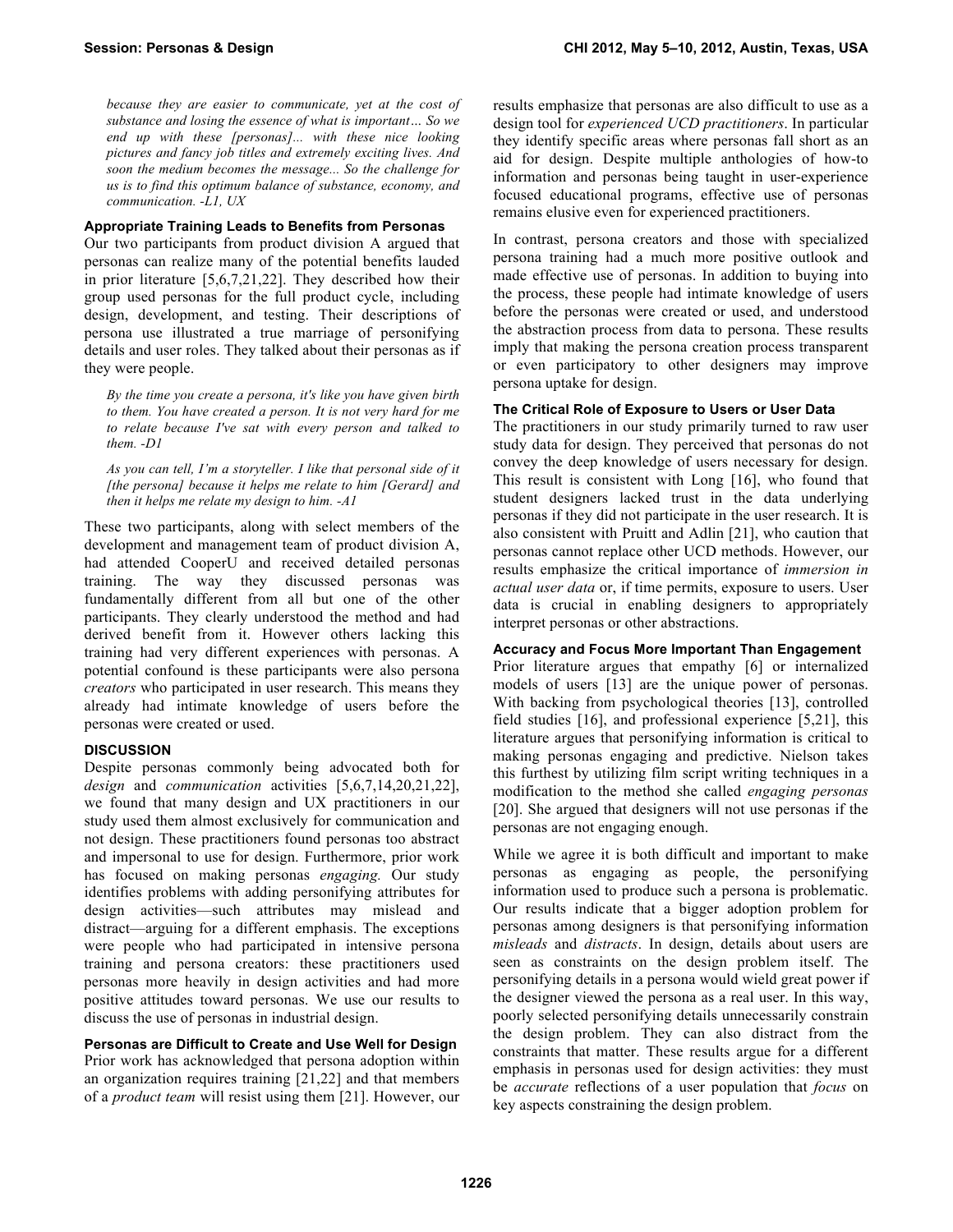## **How to Best Present Personas? Helping Personas Mesh with Design Practice**

Our results confirm Pruitt and Grudin [22], who acknowledge that personas are not always perceived as believable representations of user data and that practitioners do not always understand how to use them. Their solution is to base personas on extensive user studies and to make user data available along with the personas. Other work has extended this notion by providing innovative ways to connect user study data directly to particular persona attributes [11]. This diverges from Cooper [5], who encourages creating personas based on limited information about users and aimed to fit the goals of the design team.

Our results imply that even personas not linked to extensive foundational documents can be useful communication tools. Aside from initial proof that personas are based on real data, people outside the UCD team did not seem to require continued access to user data to buy into personas.

However, designers *did* require continuous access and immersion in user data for their own design activities. Most participants seemed to prefer a less personified abstraction of user data focusing on role-based information to support their design work.

Our findings indicate that it is particularly important to consider how personas are presented to UCD practitioners so they do not clash with design practice. Constraints are critical in design. But how can we create personas that are like real people but do not introduce false constraints? Furthermore, how can personas co-exist with a continuous need for immersion in user study?

To support this style of design work, building on Pruitt and Grudin [22] and Faily and Flechais [11], we suggest a new approach in which user information is presented to designers in three easily separable layers: persona, user role, and user study data. Among these, our results show that access to user study data is critical and cannot be excluded. Linking user study data to the user role can help delineate which information is considered a critical design constraint. Designers can interpret aspects that appear in the persona and not the user role as communication aids and not constraints. Providing designers with all three layers gives them various tools for different activities. However, enacting this proposal in a practical way and evaluating its effectiveness is a topic for future research.

## **Personas are Incredibly Valuable for Communication with People Outside the UCD Team**

Personas seemed to be most valuable as communication tools, especially with people outside the UCD team. Other product group members and stakeholders are often not oriented to user concerns. Methods like personas are incredibly valuable to communicate user needs and advocate specific designs to non-UCD audiences. This may help to explain the relative success of personas in case studies involving students and people in positions outside of UX and design [9,16,20]. However, the very experienced UCD practitioners in our study required a deeper level of familiarity with users for their design work.

# **A Place for Personas in Design**

It is possible that personas may be more readily adopted for design activities in domains where drawing appropriate insights from user study data is complex or error prone. For example, recent work has proposed collaboration personas, which describe hypothetical groups who collaborate in particular ways [18]. Collaborative groups are sufficiently complex that existing strategies of poring over user study data may not work [12]. However, our current study implies that the model underlying a collaboration persona may be just as useful as the personifying information and should be easily separable.

Furthermore, personas may also be used as a stopgap method when user research is not possible. In such cases, the results of our study may not apply.

# **Study Limitations and Generalizability**

Care should be taken applying our results to other organizational contexts without further studies. There are various critical factors that affect a practitioner's use and perception of personas, and hence the generalizability of this study. These include organizational culture, educational background, persona training, and experience. Our participants represent a range of educational backgrounds, persona training, and experience, improving the generalizability across these dimensions within the company studied. However, our study included only one company. This study represents a first step toward understanding how experienced UCD practitioners use and perceive personas in real industrial product design, a currently understudied topic. We hope future studies will explore this question in other organizational contexts, such as design firms and organizations with greater proportions of designers with specialized persona training.

# **CONCLUSION**

We present the first study of how personas are perceived and used in industrial product design by experienced design and UX practitioners who have prior experience using personas. Despite personas commonly being advocated both for *design* and *communication* activities, we found that most of our participants used them almost exclusively for communication and not design. These practitioners found personas too abstract and impersonal to use for design. The exceptions were people who participated in intensive persona training and persona creators: these practitioners used personas more heavily in design activities and had more positive attitudes toward personas.

Our results have implications for the deployment and creation of personas in industrial contexts. We cannot assume that *experienced UCD practitioners* have the motivation or expertise to use personas, even in groups that actively develop and disseminate them. Not only is a significant level of persona know-how needed by the UCD